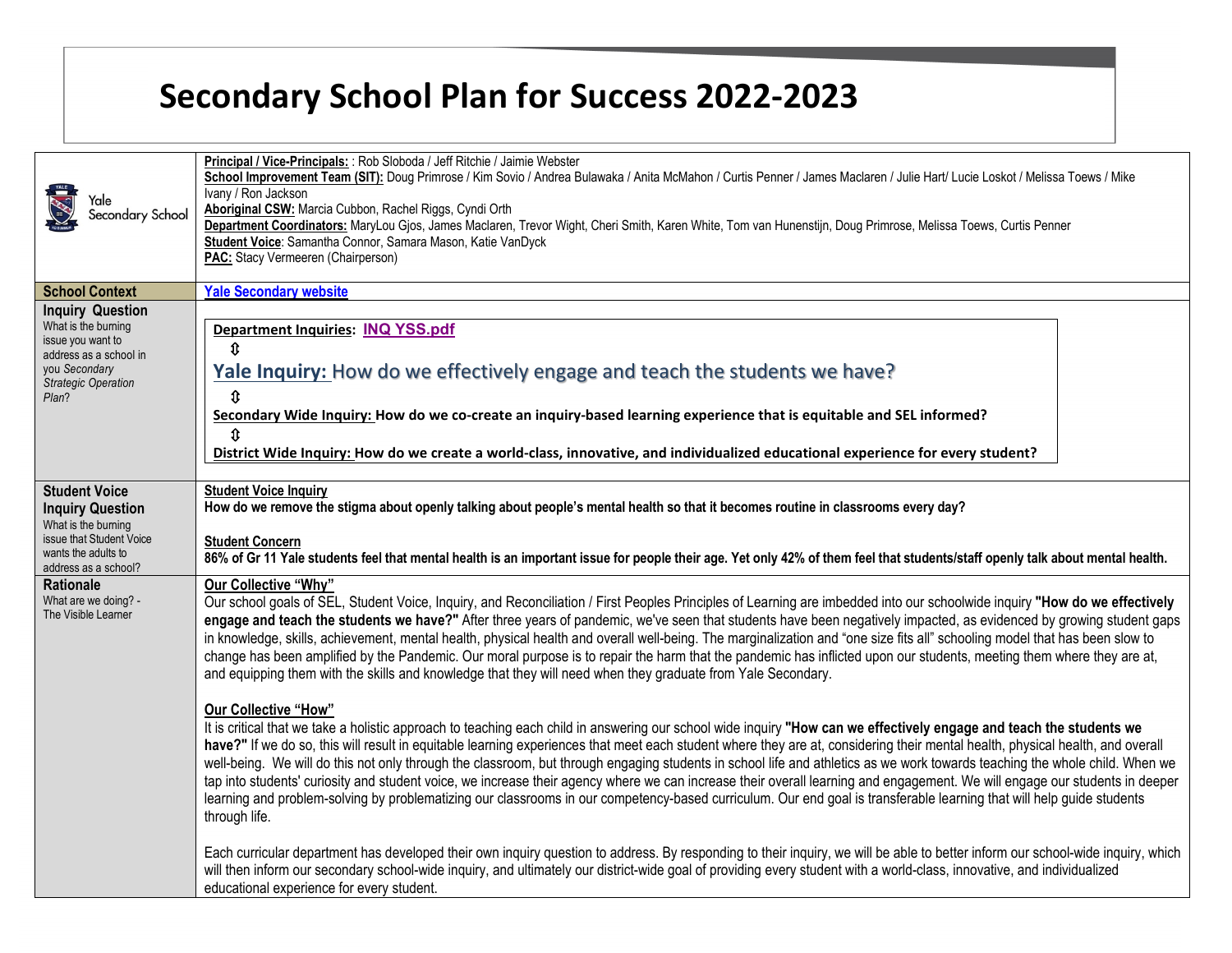| <b>School Wide Goal</b>                                                                                                 | <b>Leadership/Teamwork Responsibilities</b>                                                                                                                                                                                                                                                                    | <b>Professional Learning &amp; Resources</b>                                                                                             | How will your actions impact student learning?                                                                                                                                                                                                                                                                                                                     |
|-------------------------------------------------------------------------------------------------------------------------|----------------------------------------------------------------------------------------------------------------------------------------------------------------------------------------------------------------------------------------------------------------------------------------------------------------|------------------------------------------------------------------------------------------------------------------------------------------|--------------------------------------------------------------------------------------------------------------------------------------------------------------------------------------------------------------------------------------------------------------------------------------------------------------------------------------------------------------------|
| <b>SEL</b>                                                                                                              | Admin:<br>• Infuse SEL activities in each Admin led meeting to<br>model the symmetry of adult learning & student<br>learning.<br>Teachers:<br>• Incorporate SEL activities into daily lessons<br><b>Support Staff:</b><br>• Infuse SEL activities when working in small groups<br>or one on one with students. | • Staff Learning Opportunities<br>• Sharing best practices at Staff Meetings<br>• Teachers sharing best practices at department meetings | • The more comfortable staff are in participating<br>in SEL activities themselves, the more<br>comfortable they will be in implement SEL<br>activities with their students.                                                                                                                                                                                        |
| <b>School Wide Goal</b>                                                                                                 | <b>Leadership/Teamwork Responsibilities</b>                                                                                                                                                                                                                                                                    | <b>Professional Learning &amp; Resources</b>                                                                                             | How will your actions impact student learning?                                                                                                                                                                                                                                                                                                                     |
| <b>Student Voice</b>                                                                                                    | Admin:<br>• Incorporating student voice to help inform decision<br>making that impacts students<br>Teachers:<br>• Utilize student voice to personalize and make<br>relevant student learning opportunities.<br><b>Support Staff:</b><br>• Support students listening to their needs.                           | • Staff Learning Opportunities<br>• Sharing best practices at Staff Meetings<br>• Teachers sharing best practices at department meetings | • Listening to our student's voice will<br>academically motivate students with increased<br>purpose and agency. Student voice will allow<br>us to create more personalized learning<br>experiences promoting increased student<br>purpose, engagement and a stronger sense of<br>community.                                                                        |
| <b>School Wide Goal</b>                                                                                                 | <b>Leadership/Teamwork Responsibilities</b>                                                                                                                                                                                                                                                                    | <b>Professional Learning &amp; Resources</b>                                                                                             | How will your actions impact student learning?                                                                                                                                                                                                                                                                                                                     |
| <b>Reconciliation / First</b><br><b>Peoples Principles of</b><br>Learning                                               | Admin:<br>• Provide support in resources and time<br>Teachers:<br>• Learning opportunities infused with FPPL<br><b>Support Staff:</b><br>• Supporting students embedding FPPL                                                                                                                                  | • Staff Learning Opportunities<br>• Sharing best practices at Staff Meetings<br>• Teachers sharing best practices at department meetings | • Students will become more aware of the<br>inter-generational impact of colonialization,<br>attempts at assimilation and cultural<br>genocide.<br>• Students will have greater respect for<br>indigenous beliefs, cultures, traditions,<br>worldviews, challenges and goals.                                                                                      |
| <b>School Wide Goal</b>                                                                                                 | <b>Leadership/Teamwork Responsibilities</b>                                                                                                                                                                                                                                                                    | <b>Professional Learning &amp; Resources</b>                                                                                             | How will your actions impact student learning?                                                                                                                                                                                                                                                                                                                     |
| <b>Inquiry Implementation</b><br>1) Structured inquiry<br>2) Controlled inquiry<br>3) Guided inquiry<br>4) Free inquiry | Admin:<br>• Provide support in resources and time<br>Teachers:<br>• Infuse inquiry to problematize the curriculum<br>• Co-create with LLC teacher at least one Inquiry<br>project per course per semester.                                                                                                     | • Staff Learning Opportunities<br>• Sharing best practices at Staff Meetings<br>Teachers sharing best practices at department meetings   | An inquiry-based learning environment where<br>the learning is problematized will Increase<br>student engagement and motivation with<br>increased students voice and choice.<br>• Inquiry based learning will promote the<br>development of critical thinking skills,<br>problem-solving abilities, and communication<br>skills in a learner centered environment. |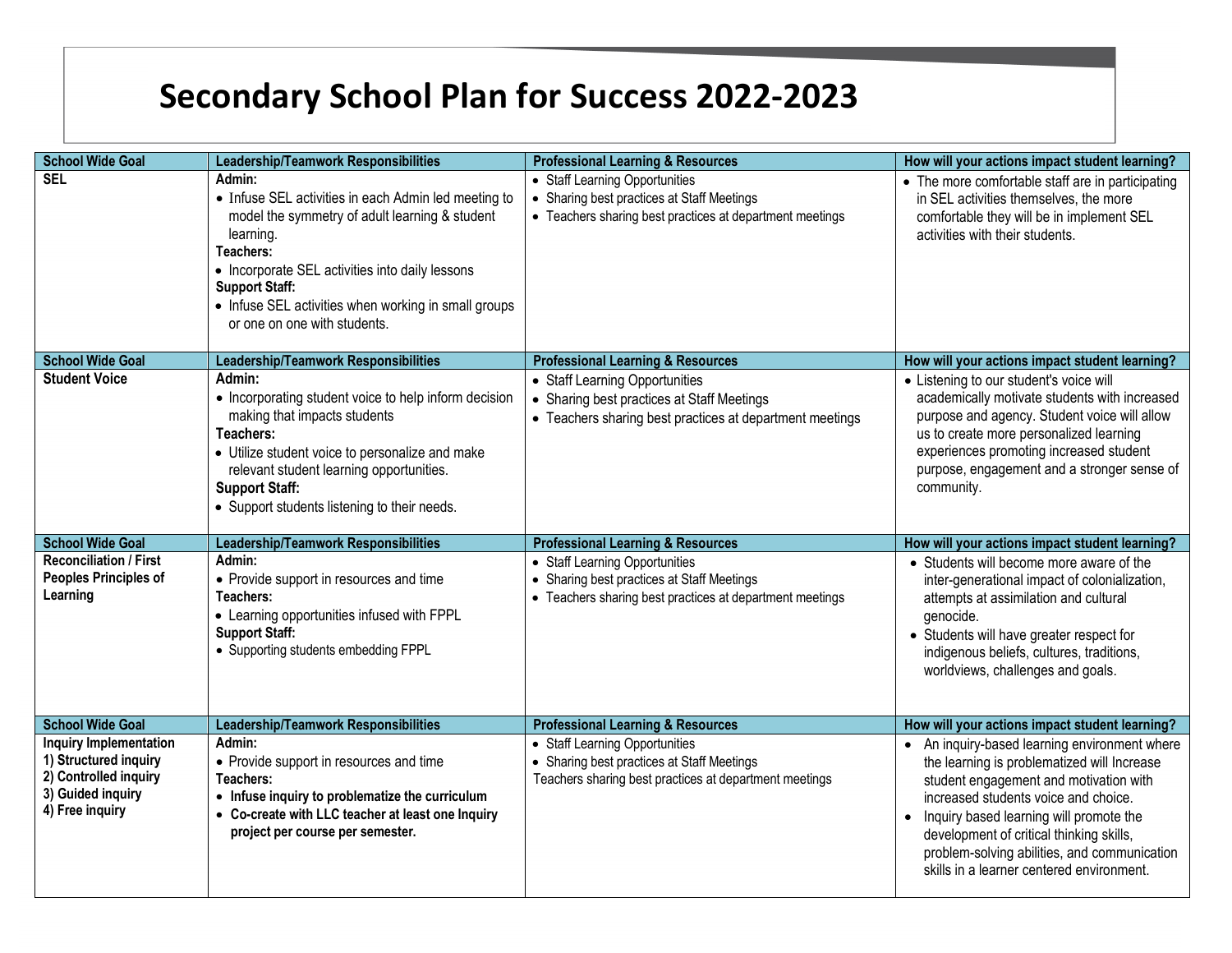| <b>Mathematics Department</b>                                                                                                                                        | <b>Leadership/Teamwork Responsibilities</b>                                                                                                                                                                                                                                                                                                                                                                                                                                                                                                                                                                                                                                                                                                                                                    | <b>Professional Learning &amp; Resources</b>                                                                                                                                                                                                                                                                                                                                                                                                                                                                                                                                                                                                                                                                               | How will your actions impact student learning?                                                                                                                                                                                                                                                                                                                                                                                                                                                                                                                                                                                                                                                                                                                                                                                                                                                                                                                                                     |
|----------------------------------------------------------------------------------------------------------------------------------------------------------------------|------------------------------------------------------------------------------------------------------------------------------------------------------------------------------------------------------------------------------------------------------------------------------------------------------------------------------------------------------------------------------------------------------------------------------------------------------------------------------------------------------------------------------------------------------------------------------------------------------------------------------------------------------------------------------------------------------------------------------------------------------------------------------------------------|----------------------------------------------------------------------------------------------------------------------------------------------------------------------------------------------------------------------------------------------------------------------------------------------------------------------------------------------------------------------------------------------------------------------------------------------------------------------------------------------------------------------------------------------------------------------------------------------------------------------------------------------------------------------------------------------------------------------------|----------------------------------------------------------------------------------------------------------------------------------------------------------------------------------------------------------------------------------------------------------------------------------------------------------------------------------------------------------------------------------------------------------------------------------------------------------------------------------------------------------------------------------------------------------------------------------------------------------------------------------------------------------------------------------------------------------------------------------------------------------------------------------------------------------------------------------------------------------------------------------------------------------------------------------------------------------------------------------------------------|
| <b>Inquiry Question:</b><br>How can we encourage<br>risk taking, a spirit of<br>inquiry, and reflection in<br>our math courses?                                      | Teachers:<br>• Meet as a department to feed content into<br>competencies and reduce where appropriate for<br>courses.<br>• Ensure learning targets are linked to competencies.<br>• Prioritize competencies and bring content into it.<br>• Create one inquiry project per course that ties into<br>competencies.<br>• Develop student learning journal plan (reflecting on<br>thinking, FPPL).                                                                                                                                                                                                                                                                                                                                                                                                | • Michelle Middleton session (invite her to SLO or dep meeting).<br>• Time (SLO sessions + Pro D).<br>• Daniel Muller.<br>• Peter Lilijdahl<br>• More learning around connecting competencies to content.                                                                                                                                                                                                                                                                                                                                                                                                                                                                                                                  | • Learning will become more student centered as<br>students become more intrinsically motivated.<br>• Student learning will become more holistic.<br>• Students will feel a greater sense of ownership of,<br>and accountable to their learning process.<br>• Clearly understanding learning targets will help<br>students better relate mathematics to their own<br>learning and the real world.<br>• Wondering will encourage life-long learning.<br>• When learning is an active process, it becomes<br>more authentic.<br>• Journaling will help students better understand<br>their own learning and thus help them improve.                                                                                                                                                                                                                                                                                                                                                                  |
| <b>Social Studies Department</b>                                                                                                                                     | <b>Leadership/Teamwork Responsibilities</b>                                                                                                                                                                                                                                                                                                                                                                                                                                                                                                                                                                                                                                                                                                                                                    | <b>Professional Learning &amp; Resources</b>                                                                                                                                                                                                                                                                                                                                                                                                                                                                                                                                                                                                                                                                               | How will your actions impact student learning?                                                                                                                                                                                                                                                                                                                                                                                                                                                                                                                                                                                                                                                                                                                                                                                                                                                                                                                                                     |
| <b>Inquiry Question:</b><br>How can a competency-<br>based approach in Social<br><b>Studies help students</b><br>develop the skills required<br>for deeper learning? | Teachers:<br>• Creating lessons, assignments and rubrics that reflect<br>the competencies.<br>• Ensure our content and resources represent different<br>worldviews.<br>• Develop practical strategies to address the<br>competency-based approach, especially for novice<br>teachers when they join our department.<br>• Base rubrics more on competencies and less on the<br>tasks so students know the skills on which they are<br>being assessed for their projects.<br>• Develop units moving from structured to controlled to<br>guided to free inquiry.<br>• Ensure that each competency is evaluated at least<br>twice per course to show learning growth.<br>• Adapt for students with AIPs, IEPs, and other learning<br>needs.<br>• Continue to monitor and adjust rubrics as needed. | • SLO time to meet with teachers in other buildings who teach the<br>same subjects and discuss strategies.<br>• More collaboration time during SLO to strengthen new teachers'<br>abilities in the classroom.<br>• Time to work on our inquiry in our department meetings.<br>• We could use more independent and small group collaboration<br>time in which we can share, implement, review, and refine our own<br>teaching practices.<br>• New teachers are being hit left and right with changes and<br>adjustments to the job we are doing, without the knowledge or<br>foundations of how to teach. Pro D is needed to help teachers<br>adapt assignments to a competency-based approach in the<br>revised curriculum | • More critical thinking, less rote learning - 'Deep<br>Learning' as students learn more skills.<br>• Increased sense of connection when students see<br>themselves reflected in the content, resources,<br>materials, activities, and assignments in the class.<br>• Increase sense of agency if students are involved in<br>their learning and what and how they learn.<br>• By introducing SEL throughout units, and student<br>choice on assignments, students will feel like they<br>are in control of their learning environment.<br>• When students feel like they are respected and<br>have control over some aspects of their learning<br>they tend to engage more often. It also helps<br>challenge students who may be high achievers to<br>push themselves to do something more than what<br>they would normally be asked.<br>• Students will continue to grow in prioritizing<br>responsible decision making and will be able to<br>solve problems while holding oneself accountable. |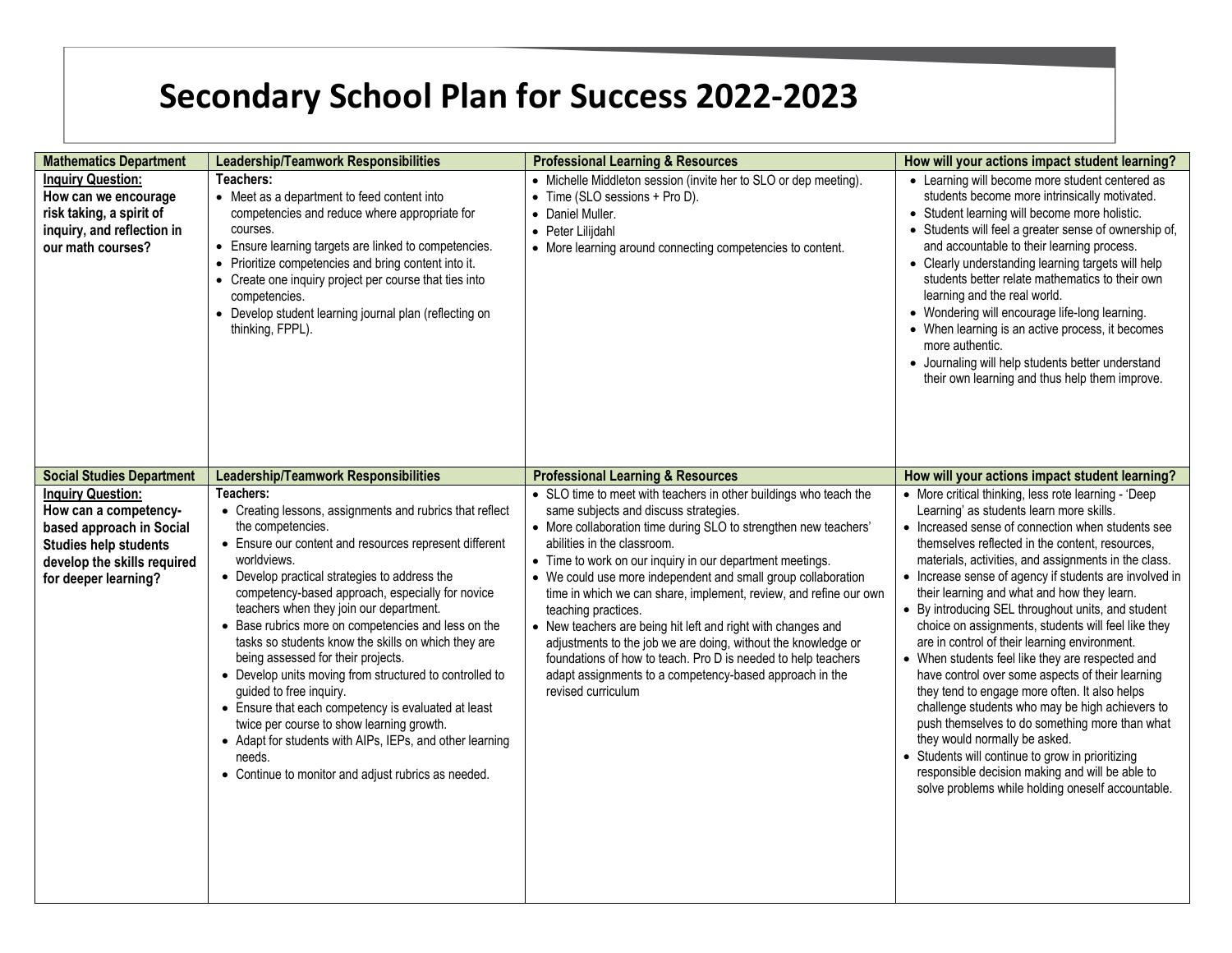| <b>English Department</b>                                                                                                                                                                                                                                           | <b>Leadership/Teamwork Responsibilities</b>                                                                                                                                                                                                                                                                                                                                                                                                                                                                                                                                                                                                        | <b>Professional Learning &amp; Resources</b>                                                                                                                             | How will your actions impact student learning?                                                                                                                                                                                                                                                                                                                                                                                                                                                                                                                                                                                                                           |
|---------------------------------------------------------------------------------------------------------------------------------------------------------------------------------------------------------------------------------------------------------------------|----------------------------------------------------------------------------------------------------------------------------------------------------------------------------------------------------------------------------------------------------------------------------------------------------------------------------------------------------------------------------------------------------------------------------------------------------------------------------------------------------------------------------------------------------------------------------------------------------------------------------------------------------|--------------------------------------------------------------------------------------------------------------------------------------------------------------------------|--------------------------------------------------------------------------------------------------------------------------------------------------------------------------------------------------------------------------------------------------------------------------------------------------------------------------------------------------------------------------------------------------------------------------------------------------------------------------------------------------------------------------------------------------------------------------------------------------------------------------------------------------------------------------|
| <b>Inquiry Question:</b><br>To what extent does my<br>teaching practice address<br>equity for all students and<br>anti-bias and anti-racism?<br>To what extent am I<br>mindful of my own<br>unconscious biases and<br>how they impact my<br>classroom and students? | Teachers:<br>• Research & Read texts that represent diverse voices.<br>• Purchase smaller sets of books to use at multiple<br>grades (5-10 copies)<br>• Purchase a few larger sets for specific grades (ex. "The<br>Break" for 11's)<br>• Implement independent reading projects (one unit) or<br>ongoing reading (throughout the semester) emphasizing<br>student choice in what they read.<br>• Create reflective response activities<br>• Design lessons to introduce book choices<br>• Explore options for supporting students with<br>audiobooks.<br>• Collect anecdotal feedback from students on the impact<br>of choice and diverse texts. | • MONEY to purchase more books (smaller sets)<br>• TIME to search out new resources for teachers to read/discuss<br>readings as a department to share anecdotal feedback | <b>ENGAGEMENT:</b> Increase student belonging,<br>ownership.<br>• Students will read for enjoyment and to achieve<br>personal goals.<br>SOCIAL AWARENESS AND RESPONSIBILITY<br>• Students will be better prepared to discuss complex<br>topics.<br>• Students will Value diversity.<br>POSITIVE PERSONAL AND CULTURAL<br><b>IDENTITY</b><br>• Students will have an Increased understanding of<br>personal values and choice.<br>• Students start to engage in reading as a healthy<br>part of their lives (SEL).<br>• Students will grow confidence/ability in constructing<br>meaningful personal connections between self, text,<br>and world to build understanding. |
| <b>Fine Arts Department</b>                                                                                                                                                                                                                                         | <b>Leadership/Teamwork Responsibilities</b>                                                                                                                                                                                                                                                                                                                                                                                                                                                                                                                                                                                                        | <b>Professional Learning &amp; Resources</b>                                                                                                                             | How will your actions impact student learning?                                                                                                                                                                                                                                                                                                                                                                                                                                                                                                                                                                                                                           |
| <b>Inquiry Question:</b><br>How can the Fine Arts<br>empower students to<br>engage with their<br>community and be used as<br>a tool to improve/maintain<br>positive social/emotional<br>health and well-being?                                                      | Teachers:<br>• Through continued reflection we will continue to tweak<br>and adjust our instruction to further meet the needs of<br>our students.                                                                                                                                                                                                                                                                                                                                                                                                                                                                                                  | • Consultation with other teachers who teach our subjects, to share<br>ideas, and teaching strategies.<br>• SLO or pro-d time                                            | • Student learning will only improve as we continue to<br>fine-tune our teaching strategies.<br>• We are confident in the environments that we have<br>created in our learning spaces. Our classrooms<br>have as are space places for students to learn,<br>grow and express themselves.                                                                                                                                                                                                                                                                                                                                                                                 |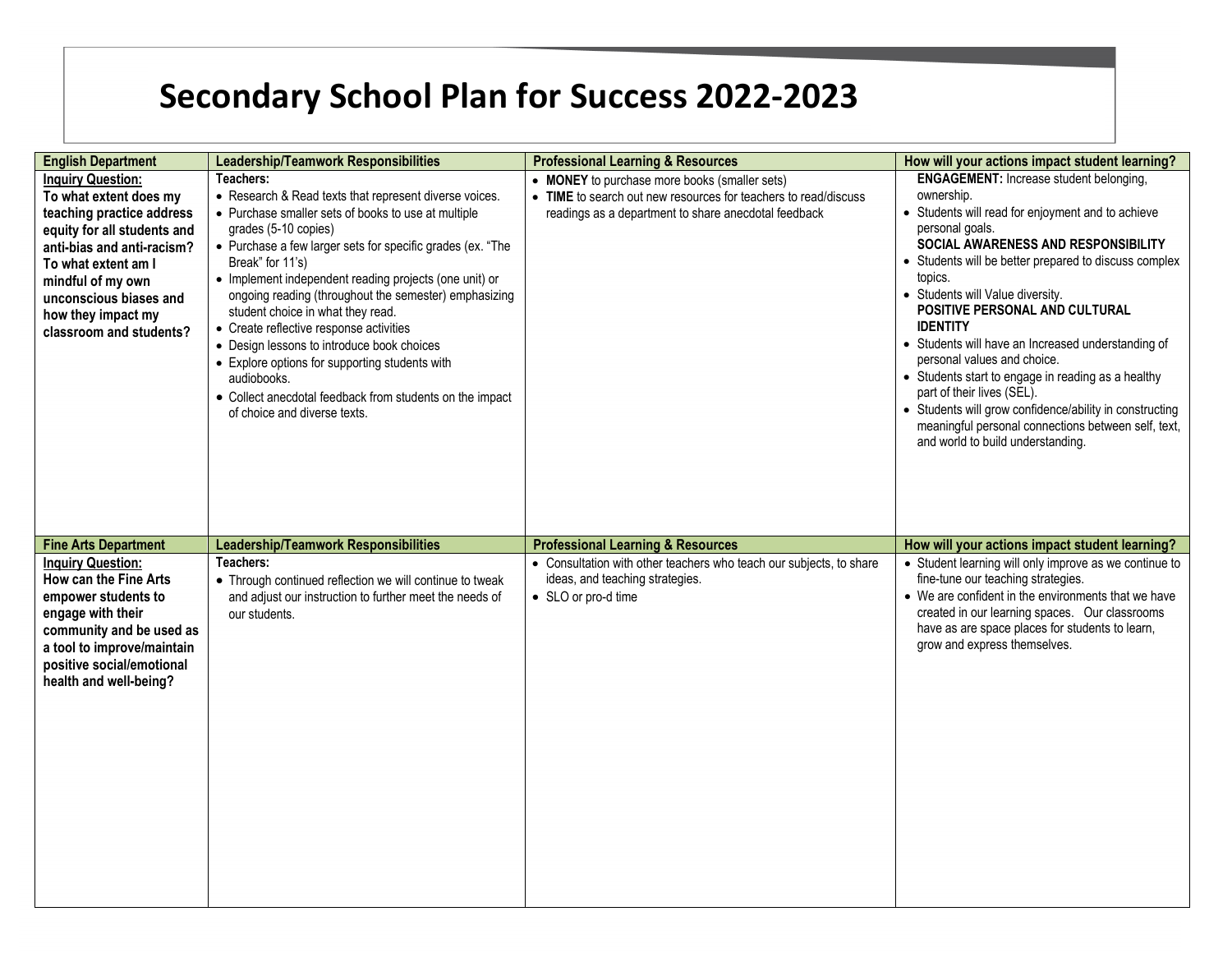| <b>Science Department</b>                                                                                                                                                                                                                            | <b>Leadership/Teamwork Responsibilities</b>                                                                                                                                                                                                                                                                                                                                                                                                                                                                                                                                                                                                                                                                                                                                                                                                                                                                                                                                                                                                                                                                                                                                                                                                                                                                                                                                                                                                                                                                                                                                                                                                                                                                                                                                                                                                                                                                                                                                                                                                                                                       | <b>Professional Learning &amp; Resources</b>                                                                                                                                                                                                                                                                                                                                                                                                                                                                                                                                                                                                                                                                                                                                                                                                                                                                                              | How will your actions impact student learning?                                                                                                                                                                                                                                                                                                                                                                                                                                                                                                                                                                                                                                                                                                                                                                                                                                                                                                                                                                                                                                                                                                                                                                                                                                                                                                                                                                                                                                                                                                                                                         |
|------------------------------------------------------------------------------------------------------------------------------------------------------------------------------------------------------------------------------------------------------|---------------------------------------------------------------------------------------------------------------------------------------------------------------------------------------------------------------------------------------------------------------------------------------------------------------------------------------------------------------------------------------------------------------------------------------------------------------------------------------------------------------------------------------------------------------------------------------------------------------------------------------------------------------------------------------------------------------------------------------------------------------------------------------------------------------------------------------------------------------------------------------------------------------------------------------------------------------------------------------------------------------------------------------------------------------------------------------------------------------------------------------------------------------------------------------------------------------------------------------------------------------------------------------------------------------------------------------------------------------------------------------------------------------------------------------------------------------------------------------------------------------------------------------------------------------------------------------------------------------------------------------------------------------------------------------------------------------------------------------------------------------------------------------------------------------------------------------------------------------------------------------------------------------------------------------------------------------------------------------------------------------------------------------------------------------------------------------------------|-------------------------------------------------------------------------------------------------------------------------------------------------------------------------------------------------------------------------------------------------------------------------------------------------------------------------------------------------------------------------------------------------------------------------------------------------------------------------------------------------------------------------------------------------------------------------------------------------------------------------------------------------------------------------------------------------------------------------------------------------------------------------------------------------------------------------------------------------------------------------------------------------------------------------------------------|--------------------------------------------------------------------------------------------------------------------------------------------------------------------------------------------------------------------------------------------------------------------------------------------------------------------------------------------------------------------------------------------------------------------------------------------------------------------------------------------------------------------------------------------------------------------------------------------------------------------------------------------------------------------------------------------------------------------------------------------------------------------------------------------------------------------------------------------------------------------------------------------------------------------------------------------------------------------------------------------------------------------------------------------------------------------------------------------------------------------------------------------------------------------------------------------------------------------------------------------------------------------------------------------------------------------------------------------------------------------------------------------------------------------------------------------------------------------------------------------------------------------------------------------------------------------------------------------------------|
| <b>Inquiry Question:</b><br><b>How can Science teachers</b><br>incorporate post-Covid<br>student needs as we move<br>the lesson, lab and project<br>portions of our courses<br>further towards guided<br>and open end of the<br>inquiry<br>spectrum? | Teachers:<br>• Algebra skills are important in all levels (9-12) of<br>physics and senior levels (10-12) of chemistry.<br>Graphing skills are being emphasized in all levels (9-12)<br>of biology, chemistry, physics and environmental/earth<br>science. Broadening vocabulary through more reading<br>practice (particularly reading for understanding in<br>context) is important in all levels of all sciences.<br>• Having students work in pairs and occasionally larger<br>groups in nearly all inquiry labs. In labs involving<br>"unknown samples", each student may be given their<br>own unknown to identify. This allows development of<br>self-confidence for all students as well as individual<br>success.<br>• Promoting anti-racism/anti-hate messages that are<br>posted in classrooms.<br>• Every unit in every science course has at least one<br>"application area" built in. These provide a good<br>foundation for the creation of lab and non-lab-based<br>inquiries. Science teachers are creating "choice board-<br>style" projects to allow students more latitude with their<br>inquiries.<br>• These existing features may be expanded upon and<br>may be combined with SEL and Student Voice aspects<br>as our department attempts to create meaningful ways<br>to use the "Deeper Learning" blocks in next year's<br>timetable.<br>• Application of Competencies to paper-based<br>assessments is being practiced by several Chemistry<br>teachers in the district.<br>• Teachers of junior and senior sciences are building in<br>lessons (or portions of lessons) to address Covid-<br>created "gaps" in numeracy and literacy skills.<br>• Every unit in the junior science curriculum has at least<br>one feature that highlights indigenous ways of knowing<br>and being.<br>• Yale's science department intends to broaden their use<br>of competency-based assessment beyond the<br>laboratory. Science department members have already<br>selected 6 to 8 of the 31 Science Competencies for use<br>in assessing inquiry labs.<br>• Deep Learning exemplar | • One to two blocks of SLO time to revisit strategies required to<br>provide all students with these essential skills required for success<br>in science.<br>• A lab assistant will continue to be necessary one day per week to<br>maintain "lab kits".<br>• One to two periods of SLO time to work in junior science and/or<br>senior science groups to embed more SEL, Student Voice and<br>FPPL inquiry activities into curriculum.<br>• Timetable to continue to include Sc/SS 9.<br>• One to two periods of SLO time.<br>• District-wide SLO time for junior science teachers and teachers of<br>common senior science subjects.<br>• Activity requires students to view two contentious current topics<br>through different lenses, to acknowledge their own biases and<br>media bias in Science. They also learn that not all opinions are<br>equal, scientific literacy is important when disseminating<br>"information" online. | • More students will be prepared to enter their<br>selected senior sciences. Students at the grade 12<br>level will require less review time on these skills.<br>This will increase students' self confidence in their<br>academics. This increased self-confidence may<br>extend to areas beyond the classroom.<br>• The usual vertical alignment of competencies and<br>skills will be extended horizontally into other<br>humanity and mathematics based courses to assist<br>students in all subject areas.<br>• projects and inquiry labs helps develop students'<br>social and emotional competencies in the<br>classroom.<br>• Learning will become more student centered. This<br>should help students become more intrinsically<br>motivated.<br>• Connecting curriculum to real life applications, while<br>encouraging students to share their own<br>applications through story-telling will encourage life-<br>long learning.<br>• Students should become less focused on grades.<br>This will require significant time (several years) for<br>secondary and post-secondary teachers along with<br>parents to become adjusted.<br>• Students will practice self-reflection, be conscious<br>of the impact of their words and opinions in group<br>settings. This activity provides the scaffolding for<br>future open inquiry activities; students have voice,<br>but need to make careful observations based on<br>real research.<br>• Further development of Google Classroom/Canvas<br>to help absent students (academy, school sports,<br>COVID, family travel) avoid falling behind. |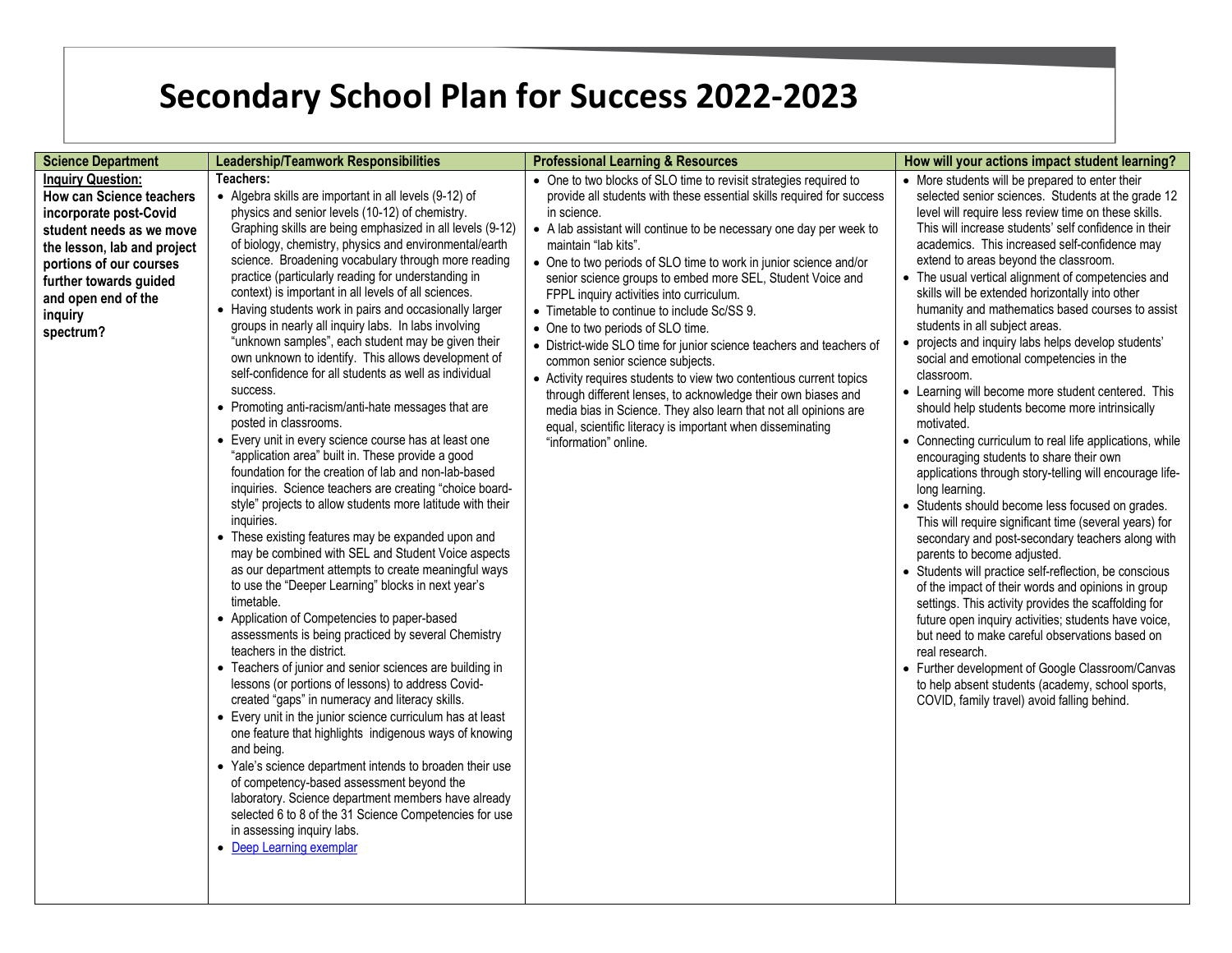| <b>Applied Skills Department</b>                                                                                                                                                                                                            | <b>Leadership/Teamwork Responsibilities</b>                                                                                                                                                                                                                                                                                                                                                                                                                                                                                                                                                                                                                                                                                                                                                                                                     | <b>Professional Learning &amp; Resources</b>                                                                                                                                                                                                                                                                                                                                                                                                                                                                             | How will your actions impact student learning?                                                                                                                                                                                                                                                                                                                                                                            |
|---------------------------------------------------------------------------------------------------------------------------------------------------------------------------------------------------------------------------------------------|-------------------------------------------------------------------------------------------------------------------------------------------------------------------------------------------------------------------------------------------------------------------------------------------------------------------------------------------------------------------------------------------------------------------------------------------------------------------------------------------------------------------------------------------------------------------------------------------------------------------------------------------------------------------------------------------------------------------------------------------------------------------------------------------------------------------------------------------------|--------------------------------------------------------------------------------------------------------------------------------------------------------------------------------------------------------------------------------------------------------------------------------------------------------------------------------------------------------------------------------------------------------------------------------------------------------------------------------------------------------------------------|---------------------------------------------------------------------------------------------------------------------------------------------------------------------------------------------------------------------------------------------------------------------------------------------------------------------------------------------------------------------------------------------------------------------------|
| <b>Inquiry Question:</b><br>How can the Applied Skills<br>Department encourage<br>students to explore/reflect<br>on their own Career<br>Path/Lifestyles in a way<br>that allows them to make<br>better decisions regarding<br>their future? | Teachers:<br>• Provide opportunities for students to learn, and gain<br>confidence in a variety of skills that could transfer to a<br>possible career/lifestyle.<br>• Take time to allow students to research and explore<br>different career paths and directions and lifestyles.<br>• Applied Skills/Career Ed. Teachers can act as active<br>role models. Each Applied Skills Department member<br>brings a very robust and diverse career<br>experience/lifestyle to share with their students.<br>• Provide a spectrum of learning<br>environments/opportunities, and skills, to equip students<br>with an extensive base of experience they can draw<br>from, in their career search/path/lifestyle.                                                                                                                                      | • Professional development on creating meaningful lessons around<br>career search and experience.<br>• SLO time to explore strategies required to provide all students with<br>the essential skills required to have a more in-depth and<br>meaningful educational experience<br>• Invite a variety of guest speakers into our shops/Cooking<br>Labs/Classrooms (ITA, District Career Programs, local industry,<br>etc.), to reinforce the daily learning experience of our Applied<br>Skills/Career Education students. | • Students will begin engaging in "forward" thinking.<br>• By exploring various career paths/lifestyles students<br>may experience less anxiety as they get closer to<br>graduation and independent living.<br>• Students will build competency and confidence in<br>their skills and abilities.                                                                                                                          |
| <b>Physical Education</b><br><b>Department</b>                                                                                                                                                                                              | <b>Leadership/Teamwork Responsibilities</b>                                                                                                                                                                                                                                                                                                                                                                                                                                                                                                                                                                                                                                                                                                                                                                                                     | <b>Professional Learning &amp; Resources</b>                                                                                                                                                                                                                                                                                                                                                                                                                                                                             | How will your actions impact student learning?                                                                                                                                                                                                                                                                                                                                                                            |
| <b>Inquiry Question:</b><br>How can we encourage<br>students to explore/reflect<br>on their own health and<br>fitness and make positive<br>changes to better<br>themselves?                                                                 | Teachers:<br>• Teach students goal setting and the importance of<br>tracking progress over time.<br>• Take time to allow students to research and explore<br>different avenues of fitness.<br>• PE teachers act as active role models.<br>• Introducing numerous activities to students so they can<br>find multiple ways to be active for life.<br>• The very nature of a PE course reinforces teamwork<br>and understanding. Create opportunities for students to<br>find ways to work with all of their peers.<br>• Healthy school options for students, such as a cafeteria<br>with healthy food choices<br>• Promote the importance of physical activity.<br>• Bring in quest speakers such as SHIFT, Nutritionist, etc.<br>to support healthy living and health and wellness goals.<br>• Model the importance of daily physical activity. | • Professional development on creating meaningful lessons around<br>health and wellness<br>• Healthy school options for students, such as a cafeteria with<br>healthy food choices<br>• Funding for the weight room every year to keep up with<br>maintenance costs and purchases<br>• Bring in guest speakers such as SHIFT, Nutritionist, etc. to support<br>healthy living and health and wellness goals                                                                                                              | • A healthy body and mind are the most important<br>aspect to a student being successful in other areas.<br>If a student is healthy both physically and mentally<br>then they will be able to perform well in their other<br>academic classes.<br>• Allowing students to take control of their own<br>fitness is important because they will have the tools<br>to continue the fitness journey outside of high<br>school. |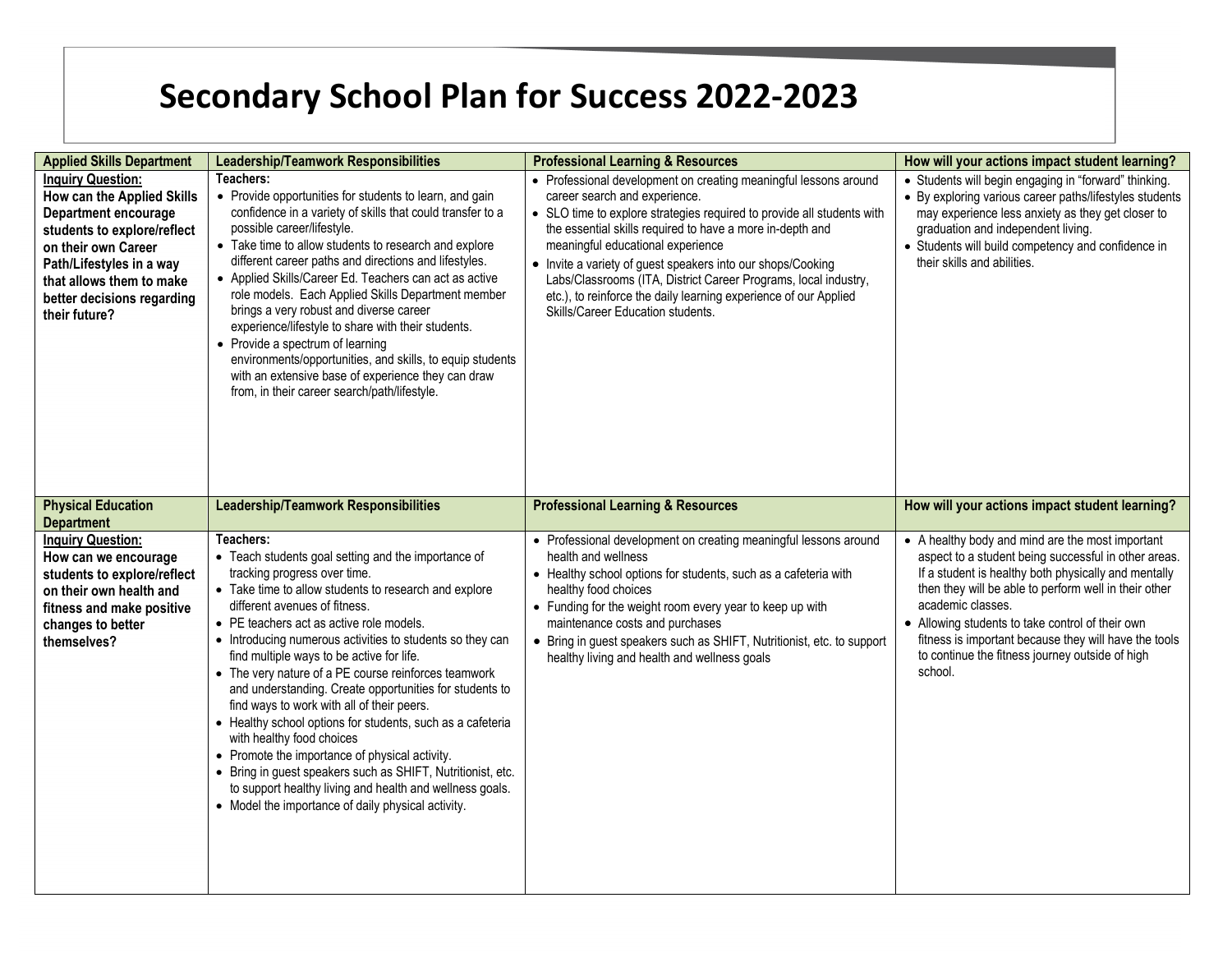| <b>Modern Language</b><br><b>Department</b>                                                                                                                                                                            | <b>Leadership/Teamwork Responsibilities</b>                                                                                                                                                                                                                                                                                                                                                                                                                                                                                                                                                                                  | <b>Professional Learning &amp; Resources</b>                                                                                                                                                                                                                                                                                                                                                                                                                                                                                               | How will your actions impact student learning?                                                                                                                                                                                                                                                                                                                                                                                                                                                                                                           |
|------------------------------------------------------------------------------------------------------------------------------------------------------------------------------------------------------------------------|------------------------------------------------------------------------------------------------------------------------------------------------------------------------------------------------------------------------------------------------------------------------------------------------------------------------------------------------------------------------------------------------------------------------------------------------------------------------------------------------------------------------------------------------------------------------------------------------------------------------------|--------------------------------------------------------------------------------------------------------------------------------------------------------------------------------------------------------------------------------------------------------------------------------------------------------------------------------------------------------------------------------------------------------------------------------------------------------------------------------------------------------------------------------------------|----------------------------------------------------------------------------------------------------------------------------------------------------------------------------------------------------------------------------------------------------------------------------------------------------------------------------------------------------------------------------------------------------------------------------------------------------------------------------------------------------------------------------------------------------------|
| <b>Inquiry Question:</b><br>How will language<br>students gain a better<br>understanding of their<br>own cultural identity and<br>place in their community<br>by exploring other<br>cultures?                          | • Make a list of curricular competencies in each grade for<br>"Personal and Social Awareness" and make<br>connections to what we already are doing.<br>• Brainstorm what we can easily change to infuse more<br>cultural awareness into our courses.<br>• Circle back and look at the competencies (step 1) at the<br>end of the semester/year to track progress made.                                                                                                                                                                                                                                                       | • Time to collaborate and to look at new resources as a department.<br>• Attend workshop(s) relating to culture.<br>• Collaborate and share as a department on a regular basis: what<br>we try, project criteria, what went well and what needs<br>improvement.<br>• Workshops to attend as a department (examples: interculturality in<br>the language classroom, infusing Indigenous culture in the<br>language classroom, etc) - BCATML 2022 conference in October?<br>(Richmond - Oct Pro-D Day).                                      | • Through exploring culture, students will make<br>connections to their own cultures and could be<br>more engaged / invested / interested in learning a<br>new language.                                                                                                                                                                                                                                                                                                                                                                                 |
| <b>Learning Services</b><br><b>Department</b>                                                                                                                                                                          | <b>Leadership/Teamwork Responsibilities</b>                                                                                                                                                                                                                                                                                                                                                                                                                                                                                                                                                                                  | <b>Professional Learning &amp; Resources</b>                                                                                                                                                                                                                                                                                                                                                                                                                                                                                               | How will your actions impact student learning?                                                                                                                                                                                                                                                                                                                                                                                                                                                                                                           |
| <b>Inquiry Question:</b><br>How can we create<br>systems and spaces for<br>students to meaningfully<br>engage in school,<br>demonstrating both self-<br>awareness and personal<br>responsibility in their<br>learning? | • Create systems of tracking attendance and tiers of<br>attendance management for designated students.<br>• Create ways to monitor and track student learning and<br>progress under the new assessment systems.<br>• Embed new assessment criteria language into our<br>classrooms so that students understand it and are<br>confident with what their feedback means for their<br>learning.<br>• Helping families to engage in and understand<br>assessment practice as it pertains to student learning.<br>• Helping teachers to find ways to communicate student<br>progress clearly with both families and LSS teachers. | • Inter-school collaboration regarding how other schools are<br>managing/addressing attendance.<br>• Lists of contacts in other schools<br>• Training on the parent/student back-end of MyEd so that students<br>and families understand it.<br>• District workshops for families?<br>• Consistency across our school on how we will communicate<br>student learning to students/families<br>• Money to continue creating spaces for meaningful engagement for<br>a range of learners (food, SEL resources, calming environments,<br>etc.) | • Increased rates of attendance<br>• Proactive interventions should limit course drops<br>and allow students to continue in regular classes<br>with teacher experts<br>• Students will develop greater independence in<br>their learning as they progress from grade 9 until<br>graduation.<br>• Confidence<br>• Overall well-being<br>• If students are able to engage more in school,<br>they will have greater academic/learning success.<br>• Connections to peers<br>• Connections to adults<br>• Buy-in to the routines and expectations of school |